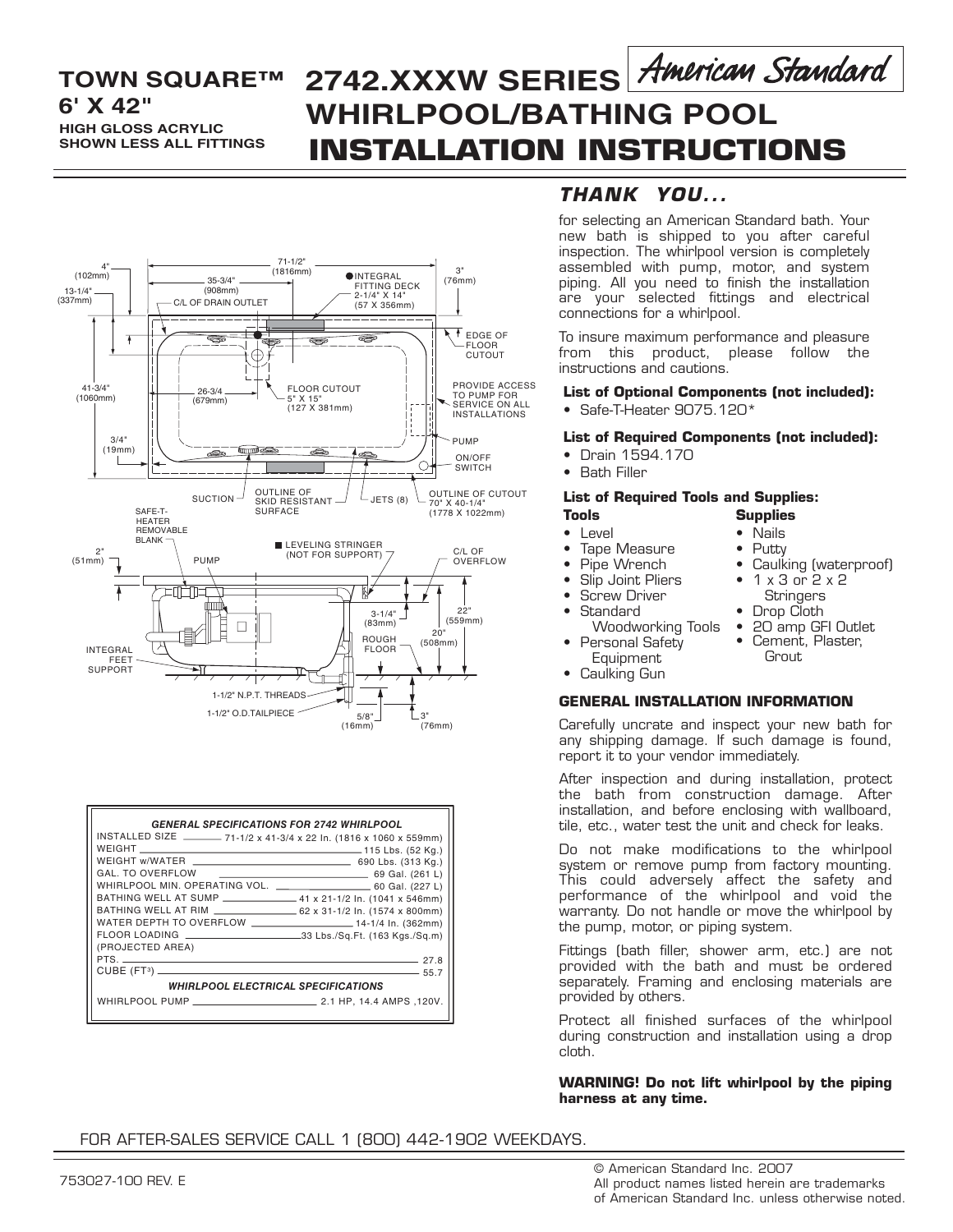#### **INSTALLATION AND FRAMING INSTRUCTIONS**

The variety of installations possible for this whirlpool may require framing procedures other than those shown. Locate studs as required. Ensure roughing-in dimensions are proper, plumb and square. Provisions must be made in all installations for an access opening for servicing the pump and controls. It is strongly recommended that an additional opening be provided for access to the drain components.

- 1. Position the whirlpool into the installation opening and level the deck, shimming the integral support feet as necessary.
- 2. Install drain components to the whirlpool following the manufacturers instructions. Before replacing your whirlpool for final installation, be certain that an opening has been provided in the sub-floor for the drain. See the roughing-in drawing for suggested opening size and location dimensions.
- 3. Replace whirlpool and re-shim the integral support feet, shimming the entire length of the support feet. Secure the shims using construction adhesive, silicone, mortar or equivalent materials. While not a necessity, the use of a foundation base consisting of cement (e.g. Sakrete), mortar, or grout will help provide a solid and secure installation.

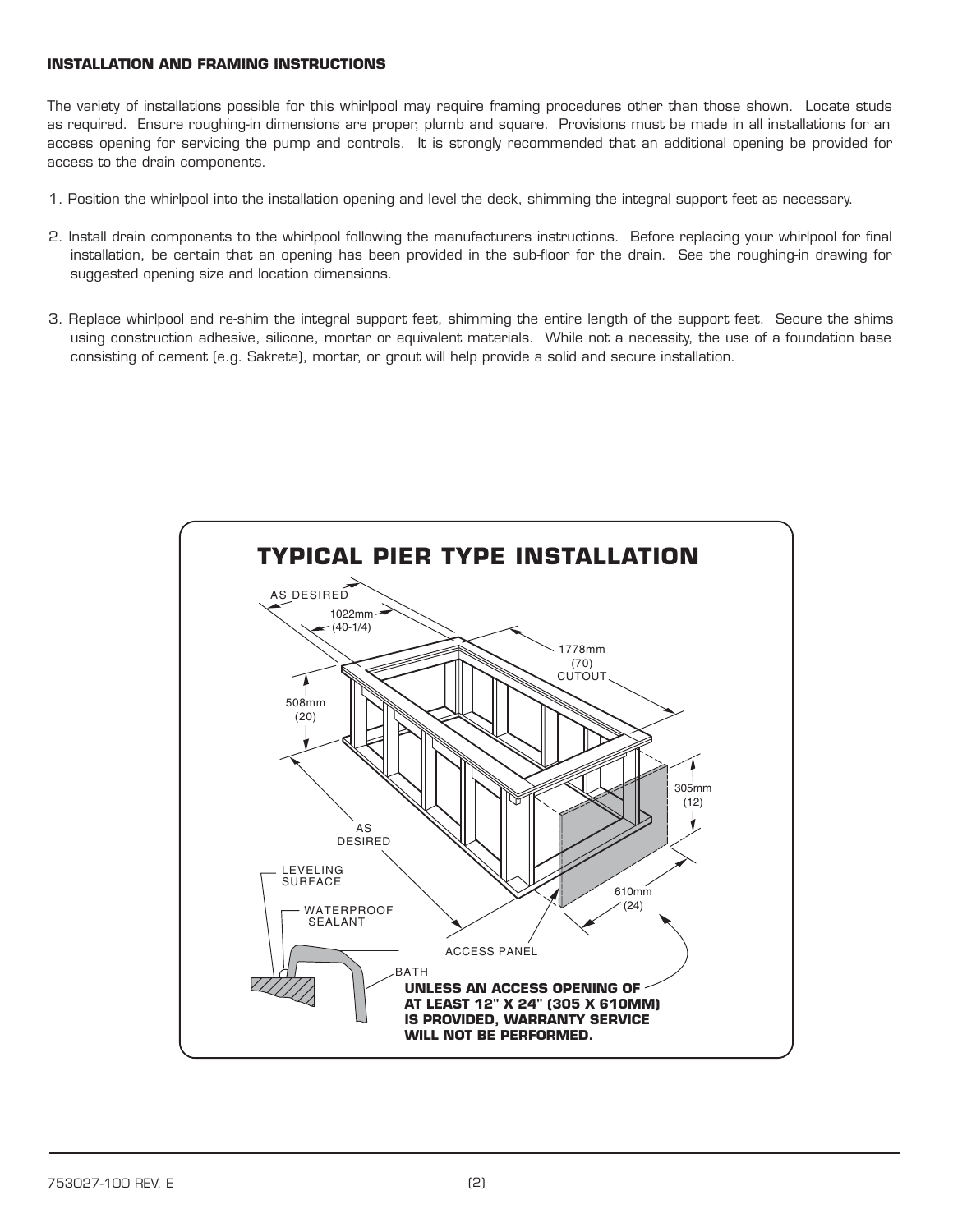#### **ELECTRICAL INSTALLATION INSTRUCTIONS**

All wiring must be performed by a licensed electrician in accordance with the national electrical code and all other applicable codes.

#### **WARNING:**

When using electrical products, basic precautions should always be observed, including the following:

### 1. **DANGER: RISK OF ELECTRIC SHOCK**

Connect only to a circuit protected by a ground-fault circuit interrupter.

- 2. Grounding is required. The unit should be installed by a licensed electrician and grounded.
- 3. Install to permit access for servicing.
- 4. All building materials and wiring should be routed away from the pump body and heater (if equipped).

The air massage version should be installed on a 120 vac, 15 amp dedicated circuit. The whirlpool version should be installed on a 120 vac, 20 amp dedicated circuit. The combination system requires a 120 vac, 20 amp dedicated circuit for the whirlpool pump and a 120 vac, 15 amp dedicated circuit for the air pump. Each circuit must be a three (3) wire circuit from the electrical supply panel. A grounded neutral wire and a third wire, earth ground, are essential. **ADDING THE SAFE-T-HEATER REQUIRES A SEPARATE 15 AMP MAXIMUM GFCI CIRCUIT.**